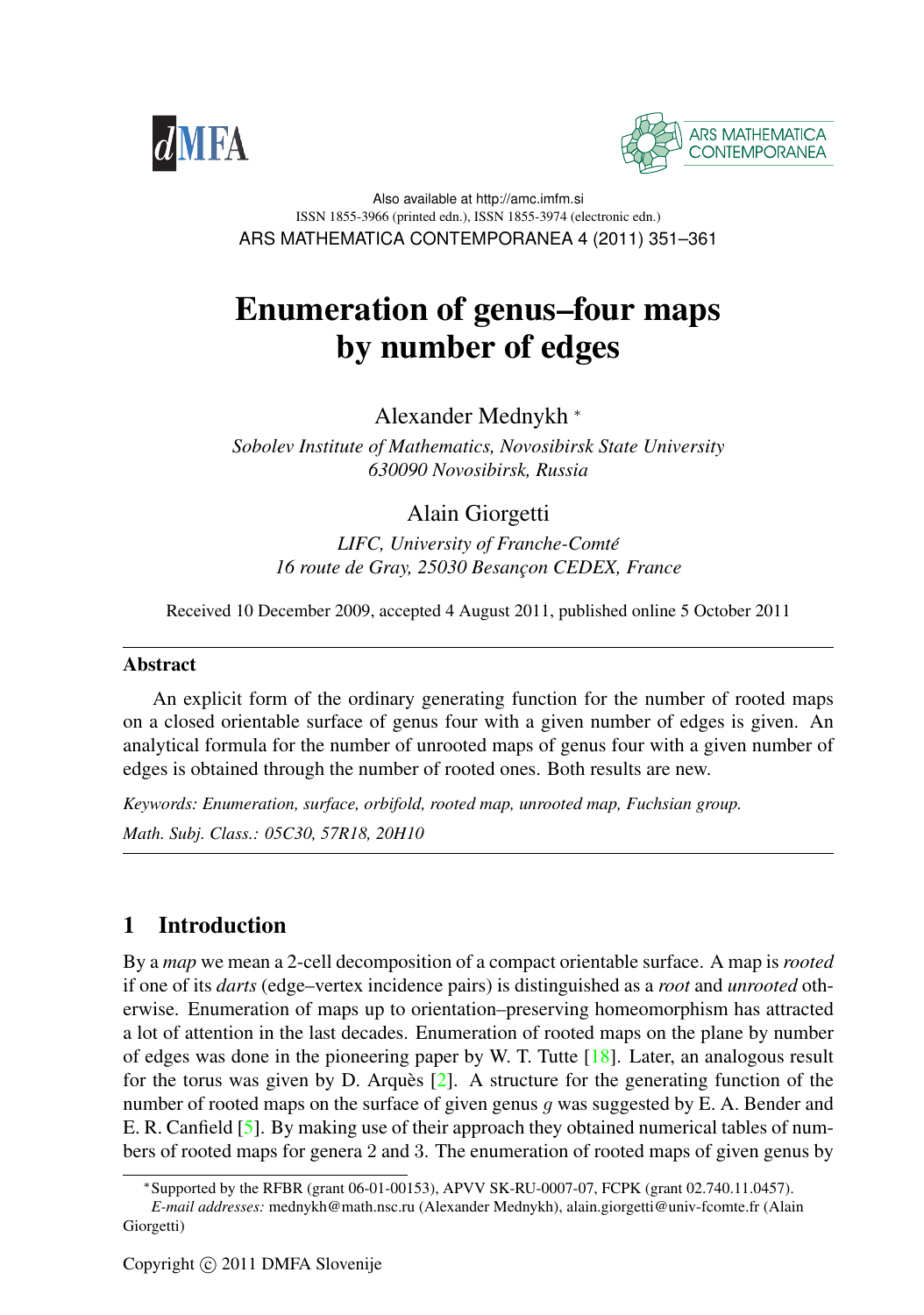number of vertices and faces was done in [\[3\]](#page-9-3). Also, a general algorithm to compute the generating function for such numbers was suggested. The results of this algorithm confirm the available data [\[22\]](#page-10-0) obtained earlier by T. Walsh and A. Lehman for small numbers of edges. Enumeration of unrooted maps is a more complicated problem. For unrooted maps on the oriented sphere a closed analytical counting formula (of the type studied in the present paper) was given by V. A. Liskovets [\[12\]](#page-9-4). Counting algorithms suitable for maps either on the oriented sphere or on the general one were independently provided by N. C. Wormald [\[23,](#page-10-1) [24\]](#page-10-2). A general formula for counting unrooted maps through the number of rooted ones was obtained in [\[14\]](#page-9-5). In particular, the problem was completely solved for the torus and the orientable surfaces of genera 2 and 3. Different approaches to counting unrooted maps with prescribed properties were given in the papers  $[13, 8, 20]$  $[13, 8, 20]$  $[13, 8, 20]$  $[13, 8, 20]$  $[13, 8, 20]$ .

The present paper provides two new results for maps on a closed orientable surface of genus 4. The first result is an explicit form of the ordinary generating function for the number of rooted maps of genus 4 with a given number of edges. The second result is an explicit analytical formula relating the number of unrooted maps of genus  $4$  with  $n$  edges with numbers of rooted maps of genus  $q \leq 4$  and with  $e \leq n$  edges.

## 2 Orientable combinatorial maps

By a (combinatorial) *map* we mean a triple  $(D; R, L)$  composed of a finite set D and two permutations R and L, with L satisfying  $L^2 = 1$ , generating a transitive subgroup of the symmetric group  $S_D$ . The elements of D are called *darts* and the orbits of R, L and RL are respectively called *vertices*, *edges* and *faces*. Edges of size one are called *semiedges*. The genus g of a map  $M = (D; R, L)$  is given by  $2 - 2g = V + E + F - |D|$ , where V is the number of vertices,  $E$  is the number of edges and  $F$  is the number of faces. If M has no semiedges (i.e. if L is fixed–point free), then  $|D| = 2E$  and  $2 - 2g = V - E + F$ .

Combinatorial maps describe topological maps on orientable surfaces with a chosen global orientation; the permutation  $R$  represents the cyclic order of the edge-ends incident with each vertex encountered by a rotation around that vertex in the direction corresponding to that orientation. Hence they are determined up to orientation–preserving homeomorphisms of the surface leaving the set of vertices, of edges and of faces invariant. This gives rise to the following definition: two maps  $(D_1; R_1, L_1)$  and  $(D_2; R_2, L_2)$  are *isomorphic*, written  $(D_1; R_1, L_1) \cong (D_2; R_2, L_2)$ , if there is a bijection  $\psi : D_1 \to D_2$  such that  $\psi R_1 = R_2 \psi$  and  $\psi L_1 = L_2 \psi$ . The *isomorphism class* of the map  $(D; R, L)$  is the set of maps  $(D; R^{\psi}, L^{\psi})$  such that  $\psi \in S_D$  is a permutation of D. A *rooted map* is a 4-tuple  $(D, r; R, L)$ , where  $r \in D$  and  $(D; R, L)$  is a map. The dart r is called the *root*. Two rooted maps  $(D, r; R, L)$  and  $(D', r'; R', L')$  are *isomorphic* is there is an isomorphism  $(D, R, L)$  onto  $(D', R', L')$  taking root r to root r'. To each map  $M = (D, R, L)$  there is an associated *closed* orientable surface (that is, a compact orientable surface without boundary) which can be constructed by associating a 2-cell to each orbit of the permutation  $RL$ . Hence M can be regarded as a topological map. In turn, any topological map on a closed orientable surface can be realized as a combinatorial map and two topological maps are related by an orientation-preserving homeomorphism if and only if the corresponding combinatorial maps are related by an isomorphism [\[10\]](#page-9-9).

By enumerating unrooted maps we mean enumerating isomorphism classes of combinatorial maps, which is equivalent to enumerating topological maps up to orientationpreserving homeomorphism. Topological maps correspond to cellular embeddings of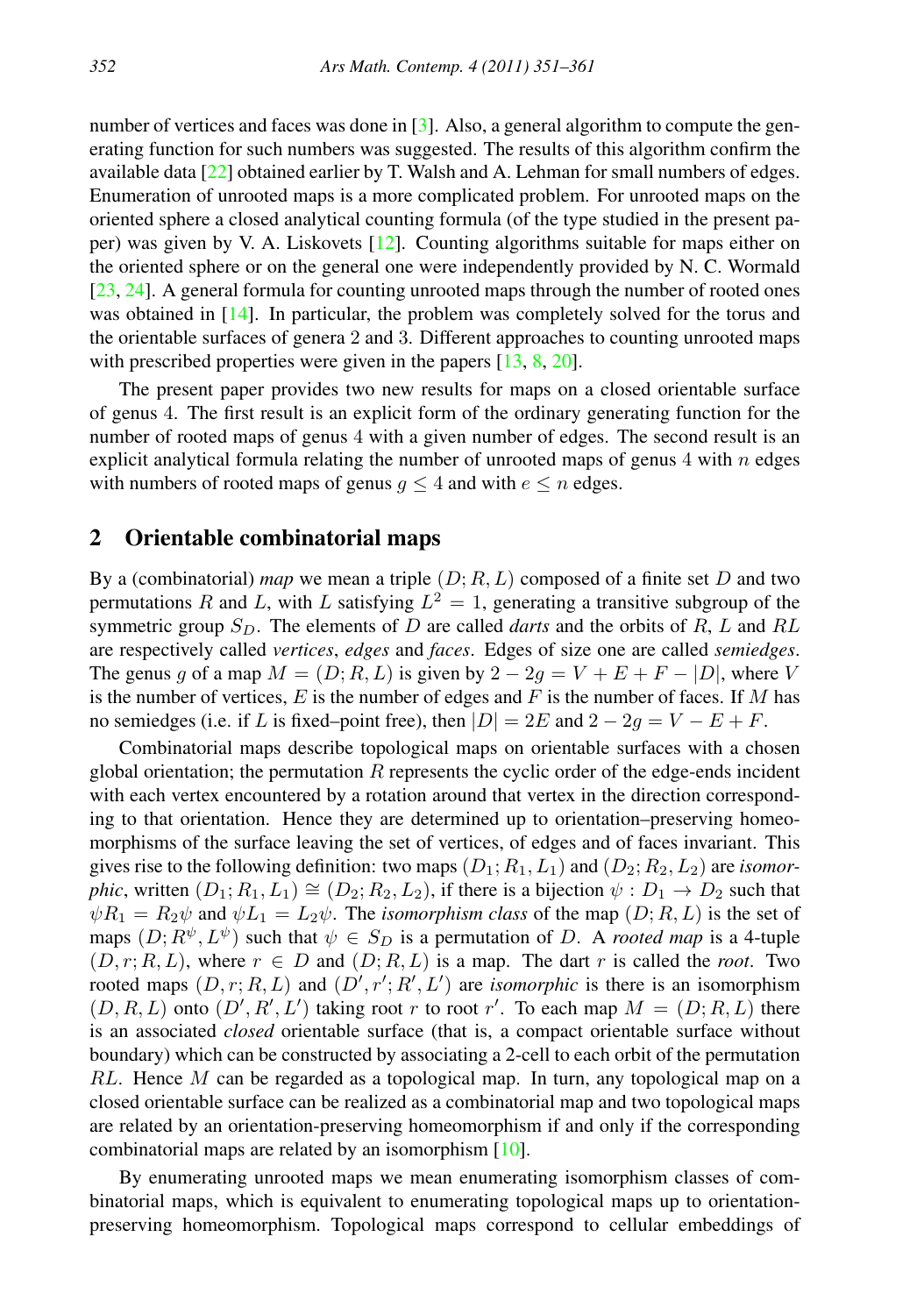graphs. Since graphs were generally assumed to be without semiedges, we will interpret "maps on a closed orientable surface of genus  $q$ ", or just "genus  $q$  orientable maps" as maps *without semiedges*.

The theory of maps presented in [\[10\]](#page-9-9) gives a close relationship between maps and subgroups of a certain universal group. Denote by  $\Delta = \Delta(\infty, \infty, 2)$  the group  $\langle \alpha, \beta | \beta^2 =$ 1)  $\cong$  Z ∗ Z<sub>2</sub>. Given a map  $(D; R, L)$ , the assignment  $\alpha \mapsto R$  and  $\beta \mapsto L$  extends to an epimorphism  $\Phi : \Delta \to \langle R, L \rangle$ . It follows that  $\Delta$  acts on D by  $z \cdot x = \Phi(z)x$  for  $z \in \Delta$ and  $x \in D$ . The stabilizer  $K \leq \Delta$  of a dart  $x \in D$  has index  $[\Delta : K] = |D|$ . Conversely, each subgroup  $K \leq \Delta$  of finite index determines a rooted map  $M = (D, r; R, L)$ , where D is the set of left cosets  $xK$ ,  $x \in \Delta$ ,  $r = K$  is the trivial coset and the action of R and L is defined by left multiplication:  $R(xK) = \alpha xK$ ,  $L(xK) = \beta xK$ . Moreover, M has no semiedges if and only if  $K$  is torsion–free.

#### 2.1 Maps on orbifolds

In this paper we consider *maps on orbifolds*. This is a new and fruitful idea already used in previous papers [\[14,](#page-9-5) [15\]](#page-9-10). By an *oriented orbifold* O we mean an oriented surface S with a discrete subset of points  $B = \{p_1, p_2, ...\}$  such that to each point  $p_i$  and integer  $m_i \geq 2$  is assigned. The elements of B will be called *branch points* and the respective numbers  $m_1, m_2, \ldots, m_i, \ldots$  will be called *branch indices*. If S is a compact connected orientable surface of genus g, then B is of finite cardinality  $|B| = r$ . In this case, the orbifold  $O$  is uniquely determined (up to orientation–preserving homeomorphism) by its signature  $[g; m_1, m_2, \ldots, m_r]$ ,  $1 < m_1 \le m_2 \le \ldots \le m_r$ . Hence we write  $O = O[g; m_1, m_2, \dots, m_r]$ . The fundamental group  $\pi_1(O)$  of O is an F-group (see [\[10\]](#page-9-9)) defined by

$$
\pi_1(O) = F[g; m_1, m_2, \dots, m_r]
$$
  
=  $\langle a_1, b_1, a_2, b_2, \dots, a_g, b_g, e_1, \dots, e_r |$   

$$
\prod_{i=1}^g [a_i, b_i] \prod_{j=1}^r e_j = 1, e_1^{m_1} = \dots = e_r^{m_r} = 1 \rangle.
$$
 (2.1)

A map on an orbifold O is a map on the underlying surface  $S_q$  of genus g satisfying the following three properties:

- (P1) if  $x \in B$ , then x is either an internal point of a face, or a vertex, or an end-point of a semiedge (*free end*) which is not a vertex,
- (P2) each face contains at most one branch point,
- (P3) each free end of a semiedge is a branch point and the branch index of this point is 2.

Maps on orbifolds arise naturally when we take a quotient of an ordinary map on a closed surface by a finite group G of automorphisms. Then the numbers  $m_1, \ldots, m_r$  are the orders of the stabilizers of the faces, vertices and edges under the action of  $G$ . Note that these stabilizers are always cyclic. Further information on maps on orbifolds can be found in [\[14\]](#page-9-5) and [\[15\]](#page-9-10).

An epimorphism  $\pi_1(O) \to Z_\ell$  onto a cyclic group of order  $\ell$  is called *order preserving* if it preserves the orders of the generators  $e_j$ ,  $j = 1, \ldots, r$ . Equivalently, an order–preserving epimorphism  $\pi_1(O) \to Z_\ell$  has a torsion–free kernel. We denote by  $Epi_0(\pi_1(O), Z_\ell)$  the number of order–preserving epimorphisms  $\pi_1(O) \to Z_\ell$ .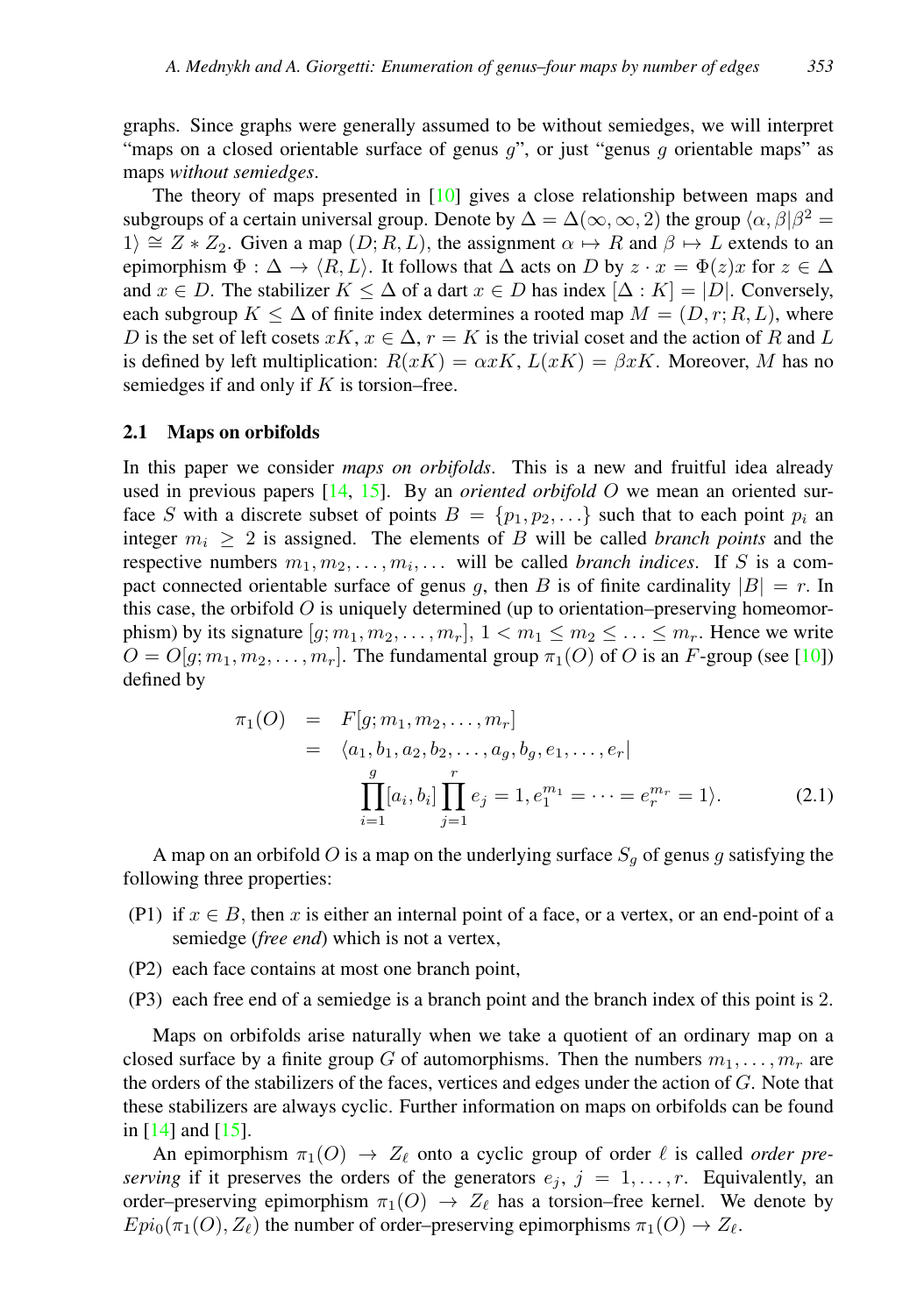For a technical reason it is convenient to modify the signature in the following way. Let

$$
[g; m_1, m_2, \ldots, m_r] = [g; \underbrace{2, \ldots, 2}_{b_2 \text{ times}}, \underbrace{3, \ldots, 3}_{b_3 \text{ times}}, \ldots, \underbrace{\ell, \ldots, \ell}_{b_\ell \text{ times}}].
$$

Then we write  $[g; 2^{b_2}, 3^{b_3}, \dots, \ell^{b_\ell}]$  rather than  $[g; m_1, m_2, \dots, m_r]$  listing only those  $j^{b_j}$ with  $b_i > 0$ .

Denote by  $Orb(S_g/Z_\ell)$  the set of  $\ell$ -tuples  $[g; 2^{b_2}, 3^{b_3}, \dots, \ell^{b_\ell}]$  which are the signatures of cyclic orbifolds of type  $S_g/Z_\ell$  for some  $S_g$  and  $Z_\ell$ . By definition, the fundamental group  $\pi_1(O)$  is uniquely determined by the signature of the orbifold O. Hence, for any  $O \in Orb(S_g/Z_\ell), O = [g; 2^{b_2}, 3^{b_3}, \ldots, \ell^{b_\ell}],$  the group  $\pi_1(O)$  is well defined.

## 3 Rooted map enumeration

Let  $Q_g(z) = \sum_{n\geq 0} N_g(n)z^n$  be the ordinary generating function counting the number  $N_g(n)$  of rooted maps on the orientable surface of genus g by number of edges (the exponent of  $z$ ). This generating function satisfies an equation system presented by E. A. Bender and E. R. Canfield in [\[4\]](#page-9-11). Given a genus g, a closed expression for  $Q_q(z)$  can in principle be computed from this equation system by induction. However the computational complexity is so high that up to 1998 exact solutions where only known for the first four genera, from 0 to 3. A common pattern for all the  $Q_q(z)$ , where g ranges over the positive integers, was proposed in [\[5\]](#page-9-2). Each  $Q_q(z)$  is a rational function of a quadratic parameter of  $z$ , but this pattern leaves a polynomial of this parameter unknown. An upper bound for the polynomial degree is conjectured but not proved. The first proof of a more precise pattern, with a maximal degree for each unknown polynomial, is due to D. Arques and the second author  $[3, 9]$  $[3, 9]$  $[3, 9]$ , for the more general case of counting by number of vertices and faces. This section presents new results derived from this former work by focusing on counting by number of edges.

#### 3.1 Generating functions counting rooted maps

The following result proves the conjecture in [\[5\]](#page-9-2) and is an easy consequence of Theorem 1 of [\[3\]](#page-9-3).

<span id="page-3-0"></span>**Theorem 3.1.** *For any positive integer g, the ordinary generating function*  $Q_q(z)$  *counting rooted maps on a closed orientable surface of genus* g *by number of edges (exponent of* z*) can be written*

$$
Q_g(z) = z^{2g} (1 - 3m)^{-2} (1 - 2m)^{4 - 5g} (1 - 6m)^{3 - 5g} P_g(m),
$$

*where*  $m = \frac{1 - \sqrt{1 - 12z}}{c}$  $\frac{4}{6}$  and  $P_g(m)$  *is a polynomial of* m *of degree less than or equal to* 6g − 6*.*

The explicit formulae for polynomials  $P_q(m)$ ,  $q = 0, 1, 2, 3$  can be derived from the papers [\[19\]](#page-9-13), [\[2\]](#page-9-1), [\[5\]](#page-9-2) and [\[9\]](#page-9-12), respectively. The first step to counting unrooted genus–four maps by number of edges is given by the following proposition.

<span id="page-3-1"></span>**Proposition [3](#page-3-0).2.** *The polynomial*  $P_q$  *in Theorem* 3.1 *for*  $q = 4$  *is given by the formula*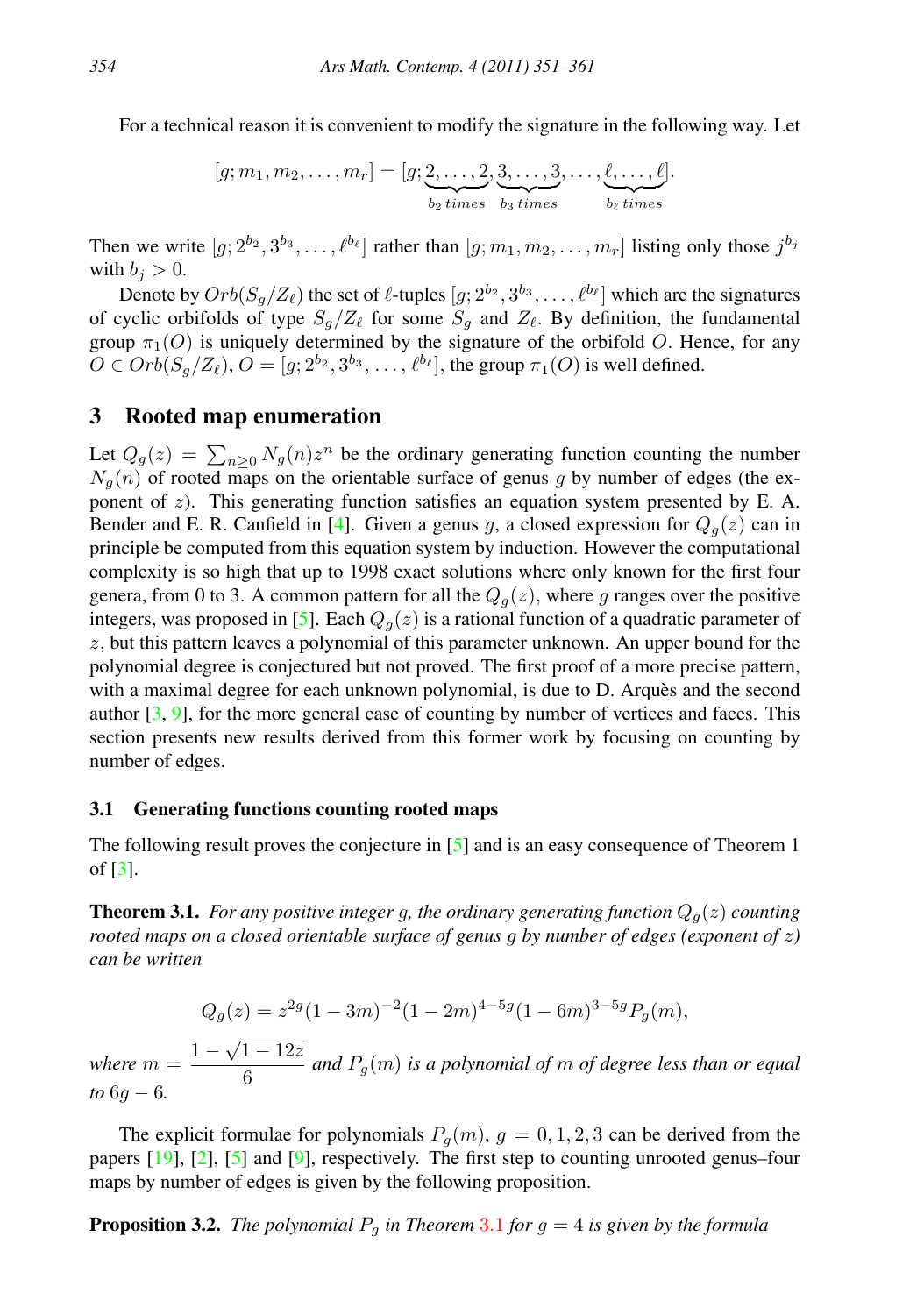$$
P_4(m) = 9(1 - 2m)^6
$$
  
\n
$$
(41956066368m^{12} - 107657028288m^{11} + 128766120048m^{10}
$$
  
\n
$$
-95026128096m^9 + 48202134300m^8 - 17709582732m^7
$$
  
\n
$$
+4855070265m^6 - 1025233956m^5 + 178608786m^4
$$
  
\n
$$
-28633200m^3 + 4245462m^2 - 465894m + 25025).
$$
  
\n(3.1)

*Proof.* Theorem 5.1, Relation (6.1) and Propositions 6.1 and 6.2 from [\[9\]](#page-9-12) make it possible to compute  $P<sub>q</sub>$  from polynomials of lower degree. This result has been computed by a software developed by the second author in his Ph.D. thesis. The software does not directly compute the polynomials but rather the generating functions enumerating rooted maps by genus, along the principles presented in [\[5\]](#page-9-2) and detailed in [\[9\]](#page-9-12). It has not been designed for efficiency but it successfully computes the generating functions for rooted maps up to genus 4. The genus–four formula was computed in less than one minute on an Intel Pentium at 1.4 GHz with 1.25 Gb of memory. In accordance with Theorem [3.1,](#page-3-0) the polynomial computed for  $P_4$  is indeed of degree  $6q - 6 = 18$ . П

#### 3.2 Counting rooted genus–four maps by number of edges

**Theorem 3.3.** *The ordinary generating function*  $Q_4(z)$  *counting rooted maps on a closed orientable surface of genus four by number of edges (the exponent of* z*) is*

<span id="page-4-0"></span>
$$
Q_4(z) = 9z^8(1-3m)^{-2}(1-2m)^{-10}(1-6m)^{-17}
$$
  
\n
$$
(41956066368m^{12} - 107657028288m^{11} + 128766120048m^{10}
$$
  
\n
$$
-95026128096m^9 + 48202134300m^8 - 17709582732m^7
$$
  
\n
$$
+4855070265m^6 - 1025233956m^5 + 178608786m^4
$$
  
\n
$$
-28633200m^3 + 4245462m^2 - 465894m + 25025),
$$
 (3.2)

 $\Box$ 

*where*  $m = \frac{1 - \sqrt{1 - 12z}}{c}$  $\frac{1}{6}$ .

*Proof.* Formula [\(3.2\)](#page-4-0) follows from Theorem [3.1](#page-3-0) and Proposition [3.2.](#page-3-1)

Table [1](#page-5-0) presents the coefficients of  $Q_g(z) = \sum_{n\geq 0} N_g(n)z^n$ . The first seven coefficients correspond to the ones found by Timothy Walsh in his Ph.D. thesis [\[21\]](#page-9-14). The remaining coefficients are new.

#### 4 Unrooted map enumeration

#### 4.1 Counting unrooted maps through rooted maps on orbifolds

The following theorem is the main result of  $[14]$ .

<span id="page-4-1"></span>**Theorem 4.1.** *The number*  $U_q(e)$  *of unrooted maps with e edges on a closed orientable surface of genus* g *is given by the formula*

$$
U_g(e) = \frac{1}{2e} \sum_{\ell m = 2e} \sum_{O \in Orb(S_g/Z_{\ell})} Epi_0(\pi_1(O), Z_{\ell})\nu_O(m),
$$

*where*  $\nu_{\Omega}(m)$  *is the number of rooted maps with* m *darts on the orbifold* O.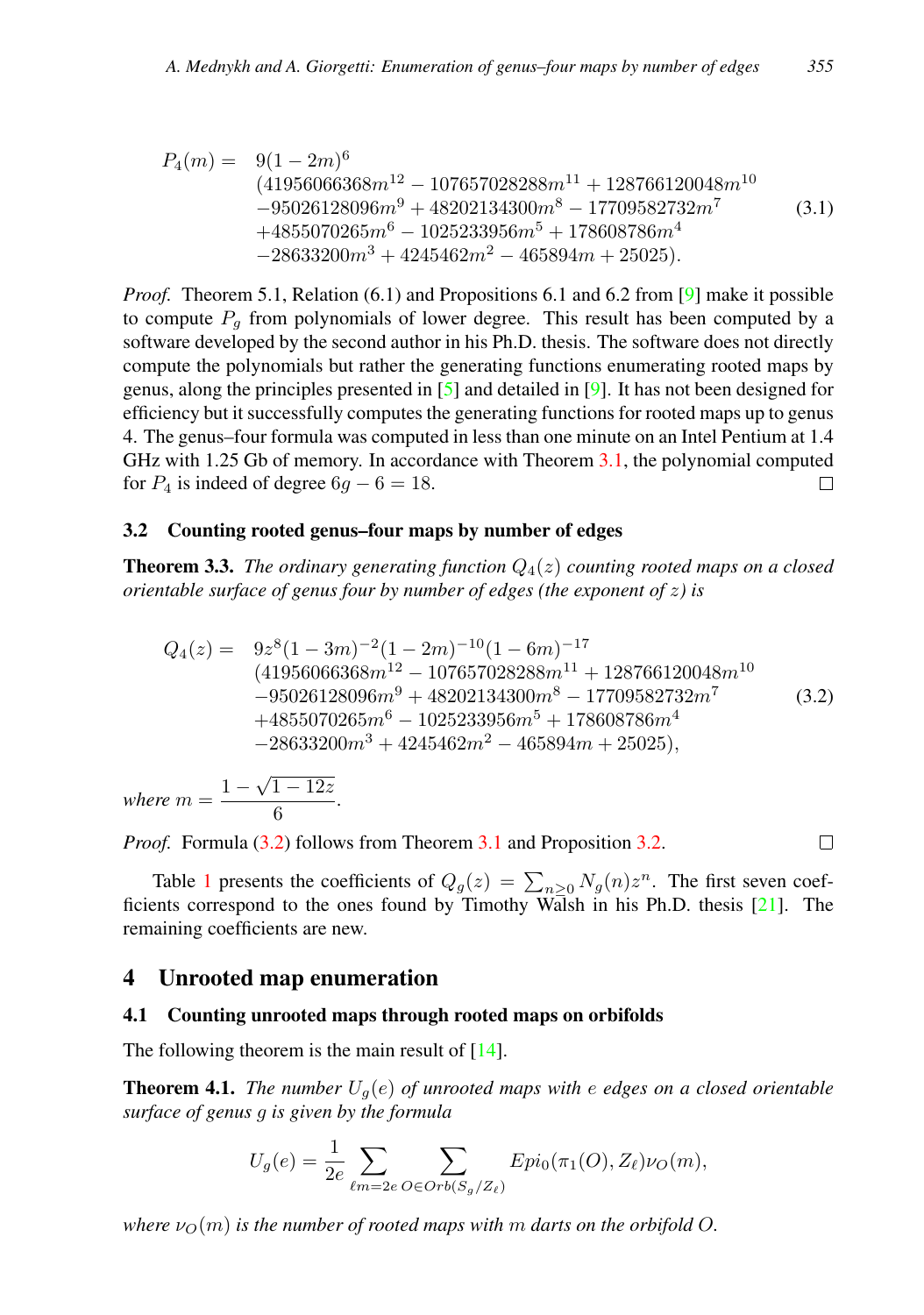| ., | AIS Main. Contemp. $\pm$ (2011) 331–301                             |
|----|---------------------------------------------------------------------|
|    |                                                                     |
|    | $n \mid$ The number $N_4(n)$ of rooted maps of genus 4 with n edges |
|    | 8 225225                                                            |
|    | $0 \mid 24625754$                                                   |

| 9  | 24635754                                               |
|----|--------------------------------------------------------|
| 10 | 1495900107                                             |
| 11 | 66519597474                                            |
| 12 | 2416610807964                                          |
| 13 | 75981252764664                                         |
| 14 | 2141204115631518                                       |
| 15 | 55352670009315660                                      |
| 16 | 1334226671709010578                                    |
| 17 | 30347730709395639732                                   |
| 18 | 657304672067357799042                                  |
| 19 | 13652607304062788395788                                |
| 20 | 273469313030628783700080                               |
| 21 | 5306599156694095573465824                              |
| 22 | 100128328831437989131706976                            |
| 23 | 1842794650155970906232185656                           |
| 24 | 33167202398202989127880734894                          |
| 25 | 585079650671639944950451625580                         |
| 26 | 10134917623511547808118654370114                       |
| 27 | 172678013694177771071548169002188                      |
| 28 | 2897912714075648947715005321906392                     |
| 29 | 47963145773909943419634526762950192                    |
| 30 | 783757995914247522485178250636927380                   |
| 31 | 12657015244648210693716700196736399336                 |
| 32 | 202177082281879102698899470748726765316                |
| 33 | 3196834110175421253323791465873251739560               |
| 34 | 50072299181065185108291501010224952255668              |
| 35 | 777384663760023780739632793721755383049272             |
| 36 | 11969638731261482998116895312223651253180480           |
| 37 | 182875502596501323216343759769794526714561664          |
| 38 | 2773716775724835345230901154059649970954877396         |
| 39 | 41781661724286164921640221635213792280118832368        |
| 40 | 625310196714095279935937237998816771771464314790       |
| 41 | 9301365625304817339752604766781541863133507845340      |
| 42 | 137556789724353166312824029682866215741796911453698    |
| 43 | 2023172807939725017933640132814869413798020476575564   |
| 44 | 29601998835280343256197223863418277211551813053748872  |
| 45 | 430981509422356688373368386557125320381885703792230800 |

<span id="page-5-0"></span>Table 1: Enumeration of rooted maps of genus 4 by number of edges.

The number of rooted maps on the orbifold  $O = O[g; 2^{b_2}, \dots, \ell^{b_\ell}]$  can be expressed through the number  $N_g(n)$  of rooted maps on genus g surface by the following proposition given in  $[14]$ .

<span id="page-5-1"></span>**Proposition 4.2.** Let  $O = O[g; 2^{b_2}, \ldots, \ell^{b_\ell}]$  be an orbifold,  $b_i \geq 0$  for  $i = 2, \ldots, \ell$ . Let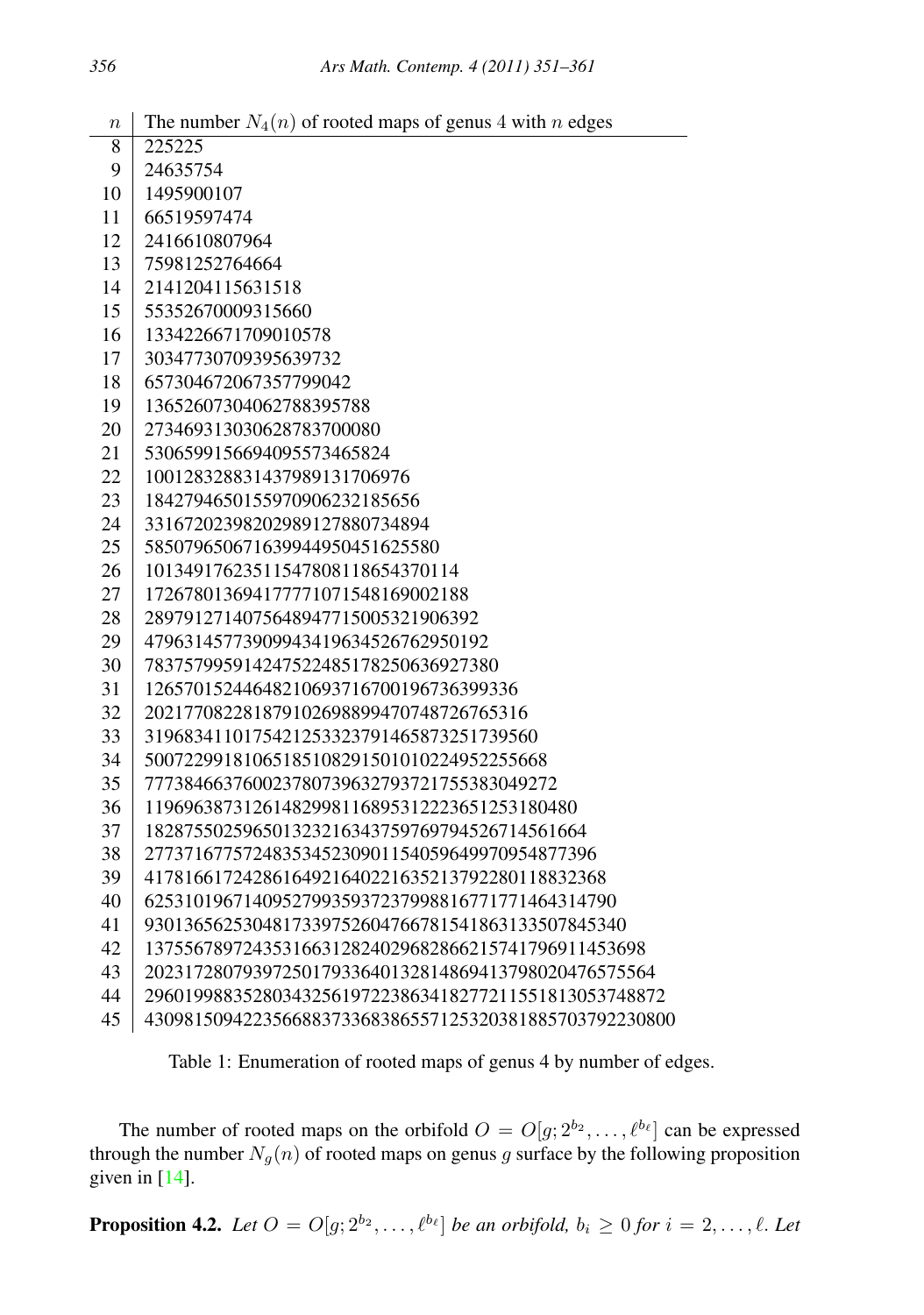Ng(n) *be the number of rooted maps of genus* g *with* n *edges. Then the number of rooted maps*  $\nu_{\Omega}(m)$  *with* m *darts on the orbifold* O *is* 

$$
\nu_O(m) = \sum_{s=0}^{b_2} {m \choose s} {m-s \over 2} + 2 - 2g \choose b_2 - s, b_3, \dots, b_\ell} N_g((m-s)/2),
$$

*where*  $N_a(n) = 0$  *if n is not an integer.* 

Denote by  $\mu(n)$ ,  $\phi(n)$  and  $\Phi(x, n)$  the Möbius, Euler and von Sterneck functions [[1,](#page-9-15) [16\]](#page-9-16). The relationship between them is given by the formula

$$
\Phi(x,n) = \frac{\phi(n)}{\phi(\frac{n}{(x,n)})} \mu\left(\frac{n}{(x,n)}\right),\,
$$

where  $(x, n)$  is the greatest common divisor of x and n. It was shown by O. Hölder that  $\Phi(x, n)$  coincides with the Ramanujan sum  $\sum$  $\substack{1 \leq k \leq n \\ (k, n) = 1}$  $\exp(\frac{2ikx}{n})$ . For the proof, see [\[1,](#page-9-15) p.164]

and [\[16\]](#page-9-16).

Recall that the Jordan multiplicative function  $\phi_k(n)$  of order k can be defined (for more information see [\[7,](#page-9-17) p.199], [\[11,](#page-9-18) [17\]](#page-9-19)) as

$$
\phi_k(n) = \sum_{d|n} \mu\left(\frac{n}{d}\right) d^k.
$$

From [\[14\]](#page-9-5) we have the following proposition.

<span id="page-6-0"></span>**Proposition 4.3.** Let  $O = O[g; m_1, \ldots, m_r]$  be an orbifold of signature  $(g; m_1, \ldots, m_r)$ . *Denote by*  $m = lcm(m_1, ..., m_r)$  *the least common multiple of*  $m_1, ..., m_r$  *and let*  $\ell$ *be a multiple of* m. *Then the number of order-preserving epimorphisms of the orbifold fundamental group*  $\pi_1(O)$  *onto a cyclic group*  $Z_\ell$  *is given by the formula* 

$$
Epi_0(\pi_1(O), Z_\ell) = m^{2g} \phi_{2g}(\ell/m) E(m_1, m_2, \ldots, m_r),
$$

*where*

$$
E(m_1, m_2, \dots, m_r) = \frac{1}{m} \sum_{k=1}^{m} \Phi(k, m_1) \cdot \Phi(k, m_2) \cdot \dots \cdot \Phi(k, m_r),
$$

 $\phi_{2g}(\ell)$  *is the Jordan multiplicative function of order* 2g, *and*  $\Phi(k, m)$  *is the von Sterneck function.*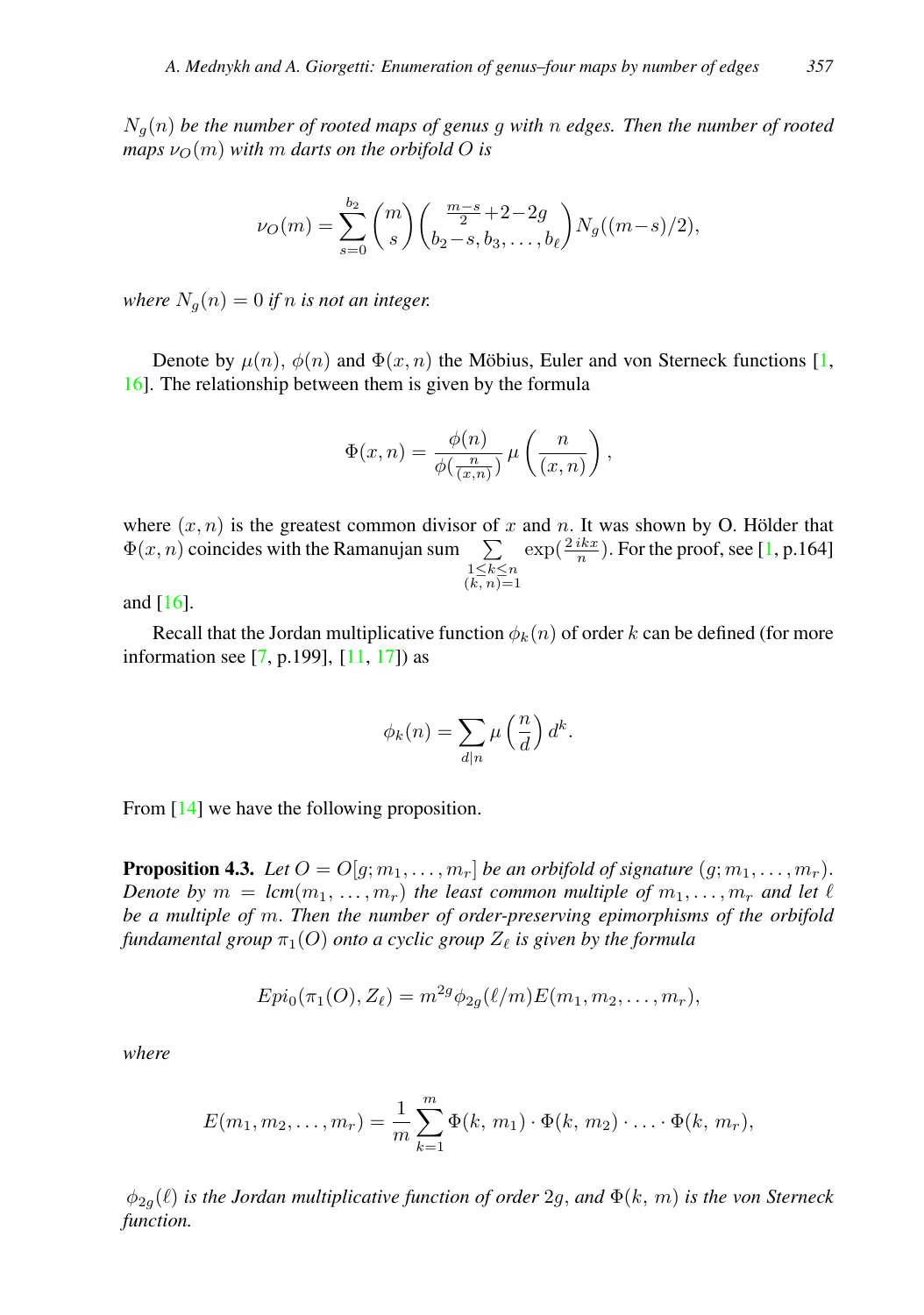#### 4.2 Counting unrooted genus–four maps by number of edges

**Theorem 4.4.** *The number*  $U_4(e)$  *of unrooted maps on a closed orientable surface of genus four counted by the number of edges* e *is given by the formula*

$$
\frac{1}{2e}(N_4(e) + 16\nu_{[2;2^2]}(e) + 4\nu_{[1;2^6]}(e) + \nu_{[0,2^{10}]}(e) \n+ 80N_2(e/3) + 18\nu_{[1;3^3]}(2e/3) + 22\nu_{[0;3^6]}(2e/3) \n+ 32\nu_{[1;4^2]}(e/2) + 8\nu_{[0;2,4^4]}(e/2) + 2\nu_{[0;2^4,4^2]}(e/2) \n+ 52\nu_{[0;5^4]}(2e/5) + 32\nu_{[1;2^2]}(e/3) + 2\nu_{[0;2,6^3]}(e/3) \n+ 2\nu_{[0;2^2,3^3]}(e/3) + 6\nu_{[0;3^2,6^2]}(e/3) + 2\nu_{[0;2^3,3,6]}(e/3) \n+ 4\nu_{[0;2^2,8^2]}(e/4) + 18\nu_{[0;9^3]}(2e/9) + 12\nu_{[0;5,10^2]}(e/5) \n+ 4\nu_{[0;2^2,5^2]}(e/5) + 4\nu_{[0;3,12^2]}(e/6) + 4\nu_{[0;4,6,12]}(e/6) \n+ 8\nu_{[0;3,5,15]}(2e/15) + 8\nu_{[0;2,16^2]}(e/8) + 6\nu_{[0;2,9,18]}(e/9)),
$$

*where*  $\nu_0(m)$  *is defined in Proposition* [4](#page-5-1).2 *and*  $N_q(e)$  *is the number of rooted maps of genus* g *with* e *edges.*

*Proof.* O.V. Bogopol'skii [\[6\]](#page-9-20) described all possible signatures of orbifolds of the type  $S_4/G$ , where  $S_4$  is a surface of genus four and G is a finite group of homeomorphisms acting on  $S_4$ . In particular,  $G = Z_\ell$  is cyclic of order  $\ell$  only for  $\ell = 1, 2, 3, 4, 5, 6, 8, 9, 10$ , 12, 15, 16 and 18.

From this observation and Proposition [4.3](#page-6-0) we get the following lemma.

<span id="page-7-0"></span>**Lemma 4.5.** *Let*  $O \in Orb(S_4/Z_{\ell})$ . *Then one of the following cases occurs:* 

- *(1)*  $\ell = 1 : O = O[4; \emptyset]$  *with*  $Epi_0(\pi_1(O), Z_\ell) = 1$ ;
- *(2)*  $\ell = 2: O = O[2; 2^2], O[1; 2^6], O[0; 2^{10}]$  *with*  $Epi_0(\pi_1(O), Z_{\ell}) = 16, 4, 1;$
- *(3)*  $\ell = 3: O = O[2; \emptyset], O[1; 3^3], O[0; 3^6]$  *with*  $Epi_0(\pi_1(O), Z_\ell) = 80, 18, 22;$
- *(4)*  $\ell = 4: O = O[1; 4^2], O[0; 2, 4^4], O[0; 2^4, 4^2]$  *with*  $Epi_0(\pi_1(O), Z_\ell) = 32, 8, 2;$

 $\Box$ 

- *(5)*  $\ell = 5 : O = O[0; 5^4]$  *with*  $Epi_0(\pi_1(O), Z_\ell) = 52;$
- (6)  $\ell = 6: O = O[1; 2^2], O[0; 2, 6^3], O[0; 2^2, 3^3], O[0; 3^2, 6^2], O[0; 2^3, 3, 6]$ *with*  $Epi_0(\pi_1(O), Z_\ell) = 32, 2, 2, 6, 2;$
- *(7)*  $\ell = 8, 9 : O = O[0; 2^2, 8^2], O[0; 9^3]$  *with*  $Epi_0(\pi_1(O), Z_{\ell}) = 4, 18;$
- *(8)*  $\ell = 10 : O = O[0; 5, 10^2], O[0; 2^2, 5^2]$  *with*  $Epi_0(\pi_1(O), Z_\ell) = 12, 4;$
- *(9)*  $\ell = 12 : O = O[0; 3, 12^2], O[0; 4, 6, 12]$  *with*  $Epi_0(\pi_1(O), Z_\ell) = 4, 4;$
- $(10) \ell = 15, 16, 18 : O = O[0; 3, 5, 15], O[0; 2, 16^2], O[0; 2, 9, 18]$ *with*  $Epi_0(\pi_1(O), Z_\ell) = 8, 8, 6.$

Now, the theorem follows from Lemma [4.5](#page-7-0) and Theorem [4.1.](#page-4-1)

We present the numbers thus obtained in Table [2.](#page-8-0)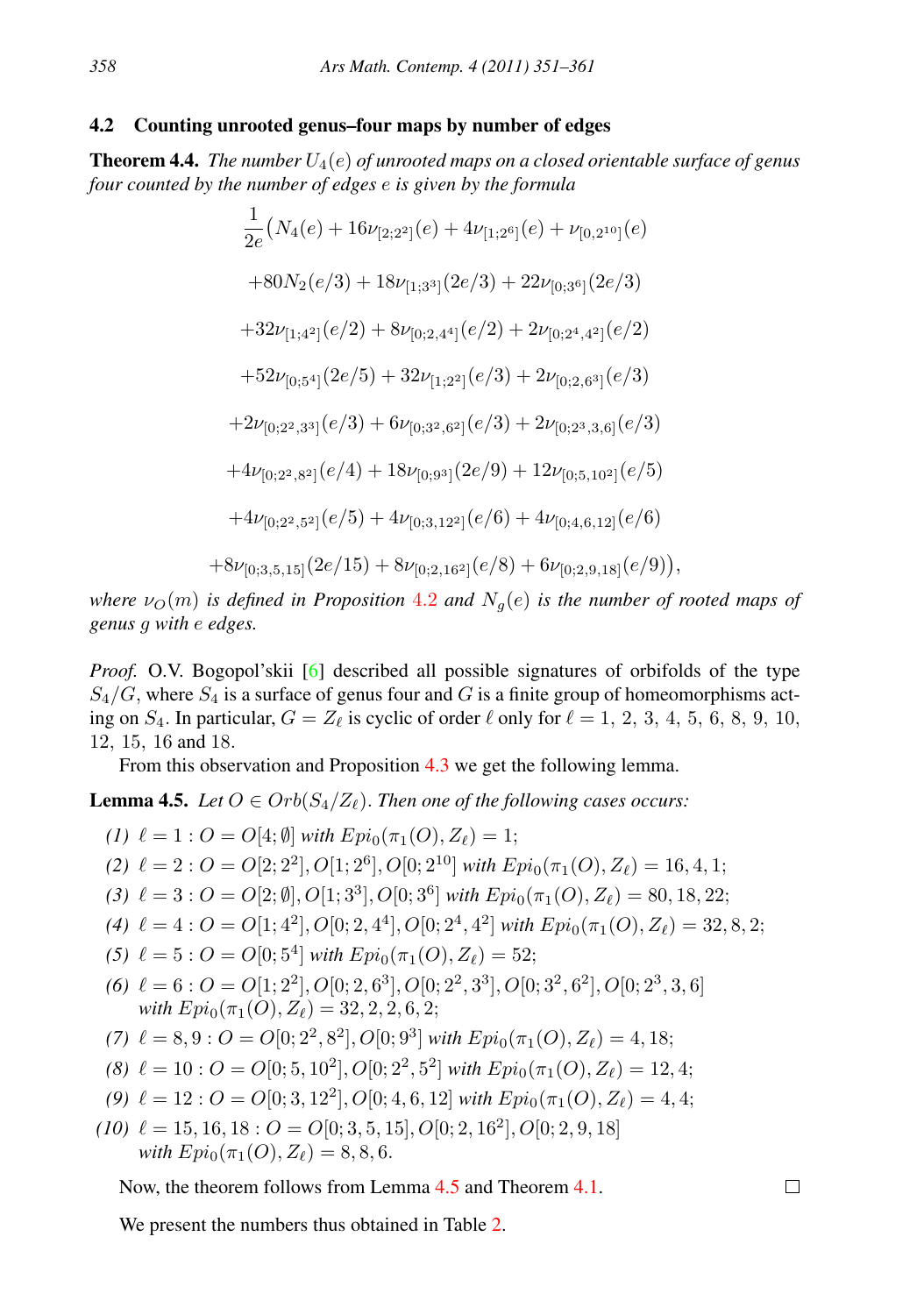| $\it n$ | The number $U_4(n)$ of unrooted maps of genus 4 with n edges |
|---------|--------------------------------------------------------------|
| 8       | 14118                                                        |
| 9       | 1369446                                                      |
| 10      | 74803564                                                     |
| 11      | 3023693380                                                   |
| 12      | 100692692173                                                 |
| 13      | 2922359760376                                                |
| 14      | 76471600288836                                               |
| 15      | 1845089145736960                                             |
| 16      | 41694584320696782                                            |
| 17      | 892580319444417876                                           |
| 18      | 18258463136626650660                                         |
| 19      | 359279139700128276168                                        |
| 20      | 6836732826365623258492                                       |
| 21      | 126347598971804884131800                                     |
| 22      | 2275643837092089686415858                                    |
| 23      | 40060753264325317709454720                                   |
| 24      | 690983383296198882647616692                                  |
| 25      | 11701593013434174490416914028                                |
| 26      | 194902261990612930685627941344                               |
| 27      | 3197740994336653065511697474864                              |
| 28      | 51748441322779568341478022803550                             |
| 29      | 826950789205344386488852660387184                            |
| 30      | 13062633265237461036677963280146184                          |
| 31      | 204145407171745343738289312062076704                         |
| 32      | 3159016910654361022421358641441865404                        |
| 33      | 48436880457203352503593806713722630064                       |
| 34      | 736357340898017428826654622692598290184                      |
| 35      | 11105495196571768299465860194739273233104                    |
| 36      | 166244982378631708320492461115910055656280                   |
| 37      | 2471290575628396259735279442756616067154240                  |
| 38      | 36496273364800465069054923670966215780880134                 |
| 39      | 535662329798540575919393860220780811735355616                |
| 40      | 7816377458926190999203023224069385048268971894               |
| 41      | 113431288113473382192120378978151871847586693068             |
| 42      | 1637580830051823408486063085325625200796356325376            |
| 43      | 23525265208601453696903044755726884736237505268568           |
| 44      | 336386350400912991547696743715303742977503309390766          |
| 45      | 4788683438026185426370763920603749547029983530699104         |

<span id="page-8-0"></span>Table 2: Enumeration of unrooted maps of genus 4 by number of edges.

# 5 Acknowledgments

l.

The idea of writing this paper was born as a result of a discussion between Valery Liskovets, Roman Nedela, Timothy Walsh and the first author during the conference GEMS'09 held in Tále, Slovakia, June – 03 July,  $2009$ . We thank Prof. T. Walsh for his stimulating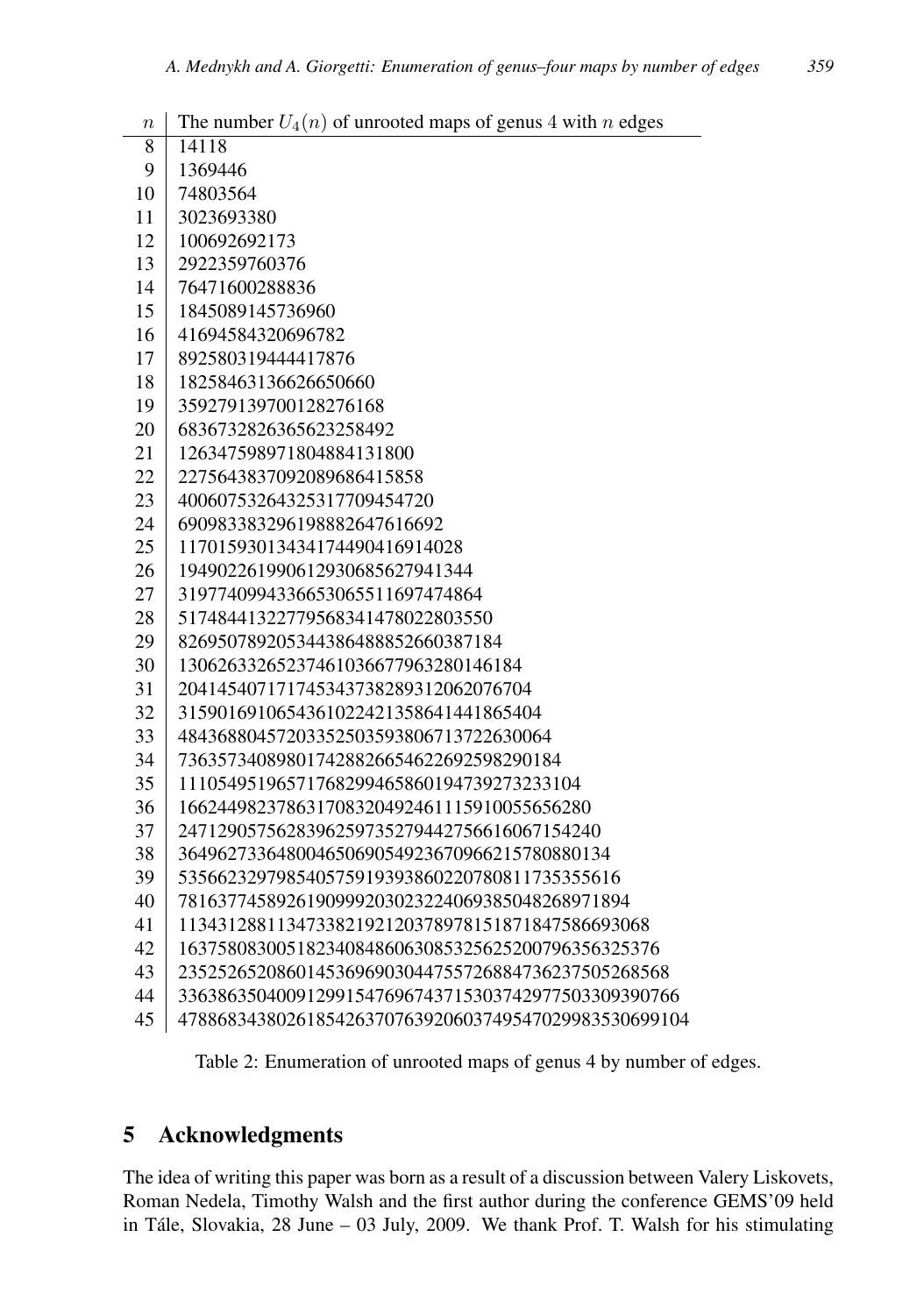discussions by e-mail and for his corrections of an early version of the present text. The authors are also grateful to the anonymous referees for helpful comments and suggestions.

## References

- <span id="page-9-15"></span>[1] T. M. Apostol, *Introduction to analytical number theory*, Springer-Verlag, Berlin–New York, 1976.
- <span id="page-9-1"></span>[2] D. Arquès, Relations fonctionnelles et dénombrement des cartes pointées sur le tore, *J. Comb. Theory, Ser. B* 43 (1987), 253–274.
- <span id="page-9-3"></span>[3] D. Arquès and A. Giorgetti, Énumération des cartes pointées de genre quelconque en fonction des nombres de sommets et de faces, *J. Comb. Theory, Ser. B* 77 (1999), 1–24.
- <span id="page-9-11"></span>[4] E. A. Bender and E. R. Canfield, The asymptotic number of rooted maps on a surface, *J. Comb. Theory, Ser. A* 43 (1986), 244–257.
- <span id="page-9-2"></span>[5] E. A. Bender and E. R. Canfield. The number of rooted maps on an orientable surface, *J. Comb. Theory, Ser. B* 53 (1991), 293–299.
- <span id="page-9-20"></span>[6] O. V. Bogopol'skii, Classifying the action of finite groups on oriented surface of genus 4, *Siberian Adv. Math.*, 7 (1997), 9–38.
- <span id="page-9-17"></span>[7] L. Comtet, *Advanced Combinatorics*, Reidel, 1974.
- <span id="page-9-7"></span>[8] E. Fusy, Counting Unrooted Maps Using Tree Decomposition, *Seminaire Lotharingien de ´ Combinatoire* 54A (2007), Article B54Al, 44 pp.
- <span id="page-9-12"></span>[9] A. Giorgetti, *Combinatoire bijective et enum ´ erative des cartes point ´ ees sur une surface ´* , PhD thesis, Université de Marne-la-Vallée, Institut Gaspard Monge, 1998.
- <span id="page-9-9"></span>[10] G. A. Jones and D. Singerman, Theory of maps on orientable surfaces, *Proc. London Math. Soc.* 37 (1978), 273–307.
- <span id="page-9-18"></span>[11] C. Jordan, *Traite des substitutions et des ´ equations alg ´ ebriques, R ´ eimpression de l'orig. 1870 ´* , Edition J. Gabay, Paris, 1989.
- <span id="page-9-4"></span> $[12]$  V. A. Liskovets, A census of nonisomorphic planar maps, in: L. Lovász and V. T. Sós (eds), *Algebraic methods in graph theory*, volume 25 of *Colloq. Math. Soc. Janos Bolyai ´* , North-Holland, Amsterdam–New York, 1981, 479–494.
- <span id="page-9-6"></span>[13] V. A. Liskovets and T. R. S. Walsh, The enumeration of non-isomorphic 2-connected planar maps. *Canad J. Math.* 35 (1983), 417–435.
- <span id="page-9-5"></span>[14] A. Mednykh and R. Nedela, Enumeration of unrooted maps of a given genus, *J. Comb. Theory, Ser. B* 96 (2006), 706–729.
- <span id="page-9-10"></span>[15] A. Mednykh and R. Nedela, Enumeration of unrooted hypermaps, *Electronic Notes in Discrete Mathematics* 28 (2007), 207–214.
- <span id="page-9-16"></span>[16] C. A. Nicol and H. S. Vandiver, A von Sterneck arithmetical function and restricted partitions with respect to modulus, *Proc. Nat. Acad. Sci. USA* 40 (1954), 825–835.
- <span id="page-9-19"></span>[17] J. Schulte, Über die Jordansche Verallgemeinerung der Eulerschen Funktion, Result. Math. 36 (1999), 354–364.
- <span id="page-9-0"></span>[18] W. T. Tutte, A census of planar maps, *Canad. J. Math.* 15 (1963), 249–271.
- <span id="page-9-13"></span>[19] W. T. Tutte, On the enumeration of planar maps, *Bull. Amer. Math. Soc.* 74 (1968), 64–74.
- <span id="page-9-8"></span>[20] S. Vidal and M. Petitot, Counting Rooted and Unrooted Triangular Maps, *J. Nonlinear Syst. Appl.* 1 (2010), 51–57.
- <span id="page-9-14"></span>[21] T. R. S. Walsh, *Combinatorial enumeration of non-planar maps*, PhD thesis, University of Toronto, 1971.